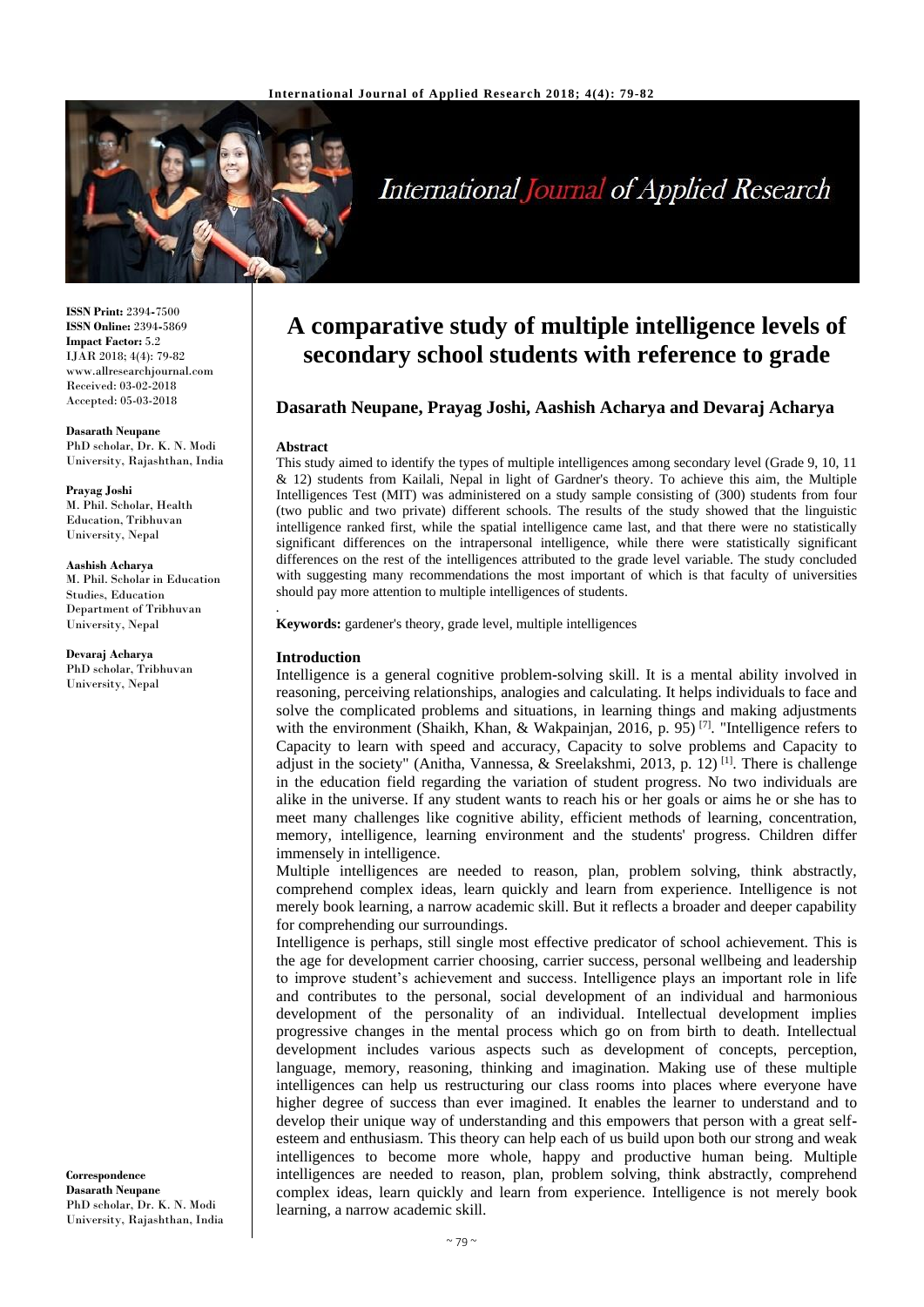But it reflects a broader and deeper capability for comprehending our surroundings. Intelligence is perhaps, still single most effective predicator of school achievement. This is the age for development carrier choosing, carrier success, personal well**-**being and leadership to improve student's achievement and success. According to Gardner (1999)  $[4]$  intelligence is the ability to solve problems; a biophysical potential to process information that can be activated in a cultural setting to solve problems or create products that are of value in a culture through which individuals are able to learn/teach new information.

The theory of multiple intelligences was proposed by Howard Gardner in 1983 to more accurately define the concept of intelligence and to address the question whether methods which claim to measure intelligence are truly scientific. In his conception, a child who masters multiplication easily is not necessarily more intelligent overall than a child who struggles to do so. The second child may be stronger in another kind of intelligence and therefore, may best learn the given material through different approach, may excel in a field outside of Mathematics, may even be looking at the multiplication process at a fundamentally deeper level, which can result in a seeming slowness that hide a mathematical intelligence potentiality higher than that of a child who easily memorizes the multiplication process (Chan, 2005)<sup>[2]</sup>.

The following table shows brief highlights of eight multiple intelligences and the ways of learning preferences.

**Table 1:** The Nature of multiple intelligences and the ways of learning preferences

| S.N      | <b>Learners</b> who are<br>highly | Think                                           | Love                                                                                            |
|----------|-----------------------------------|-------------------------------------------------|-------------------------------------------------------------------------------------------------|
|          | Verbal-linguistic                 | In words                                        | Reading, writing, telling stories, playing word games                                           |
|          | Logical-mathematic                | By reasoning                                    | Experimenting, questioning, figuring out logical puzzles, calculating                           |
|          | Visual-spatial                    | In images and pictures                          | Designing, drawing, visualizing, doodling                                                       |
|          | Bodily-kinesthetic                | Through somatic sensation                       | Dancing, running, jumping, building, touching, gesturing                                        |
|          | Musical                           | Via rhythms and melodies                        | Singing, whistling, humming, tapping feet and hands, listening                                  |
|          | Interpersonal                     | By bouncing ideas off other People              | Leading, organizing, relating, manipulating, mediating, Partying                                |
|          | Intrapersonal                     | In relation to their needs, feelings, and goals | Setting goals, meditating, dreaming, planning                                                   |
| $\Delta$ | <b>Naturalist</b>                 | Through nature and natural forms                | Playing with pets, gardening, investigating nature, raising animals,<br>caring for planet earth |

*Source***:** (Emmiyati, Rasyid, Rahman, Arsyad, & Dirawan, 2014, p. 104)

Human learning differs on several factors which can be individual or environmental. The environmental factors like socio economic status, cultural aspects, social norms, learning materials, syllabus and resources available are few to mention. It is the learning environment which influences the learning process (Razmjoo, 2008) [6]. The schools are responsible for providing proper learning environment to students. Every school has its own climate which is perceived by the students. The schools follow a specific syllabus prescribed by respective boards of affiliations but the experiences provided by schools, resources made available to students are different. Therefore, the learning also differs in degree. For example if the school focuses on the physical development of students and organize sports and other physical activities in the school then the students may get ample opportunity to develop physical abilities and skills or bodily kinaesthetic intelligence. The formal education system is very structured and divided into grades. Each grade is characterized by specific curricular, cocurricular activities which are based on the developmental stage of the concerned age group.

#### **Objective and research questions**

The study aimed to investigate the types of multiple intelligences among secondary level students from Kailali district of Nepal in light of Gardner's theory. In particular, the study attempted to answer the following questions:

- 1. What are the types of multiple intelligences among secondary level students of Kailali district?
- 2. Are there statistically significant differences in multiple intelligences abilities among secondary level students

of Kailali district attributed to the grade level variable?

# **Limitations of the study**

The results of this study could be interpreted and generalized in the light of the following limitations:

- 1. The sample of the study was restricted to secondary level students only from selected four schools of the academic year 2017/2018.
- 2. The results of the study are attributed to grade levels only.

# **Methodology**

# **Procedure**

Data collection is essentially an important part of the research process. For the present study the data were collected from girls and boys studying in Grade 9, 10, 11 and 12 with English and Nepali as a medium of instruction from 4 schools situated in Dhangadhi, Kailali. Prior appointment and permission was taken from the principals of different schools. The researcher explained the purpose and procedure to the respondents to obtain their responses on the rating scale. Students were also permitted to ask any clarification and their difficulties. For data collection no fixed time limit was given for completing the task.

This research is a quantitative research. This research was conducted at public and private owned schools, Kailali.

# **Participants**

The number of participants of the study was 300 Secondary Level School students from the study area. The details are given in the following table.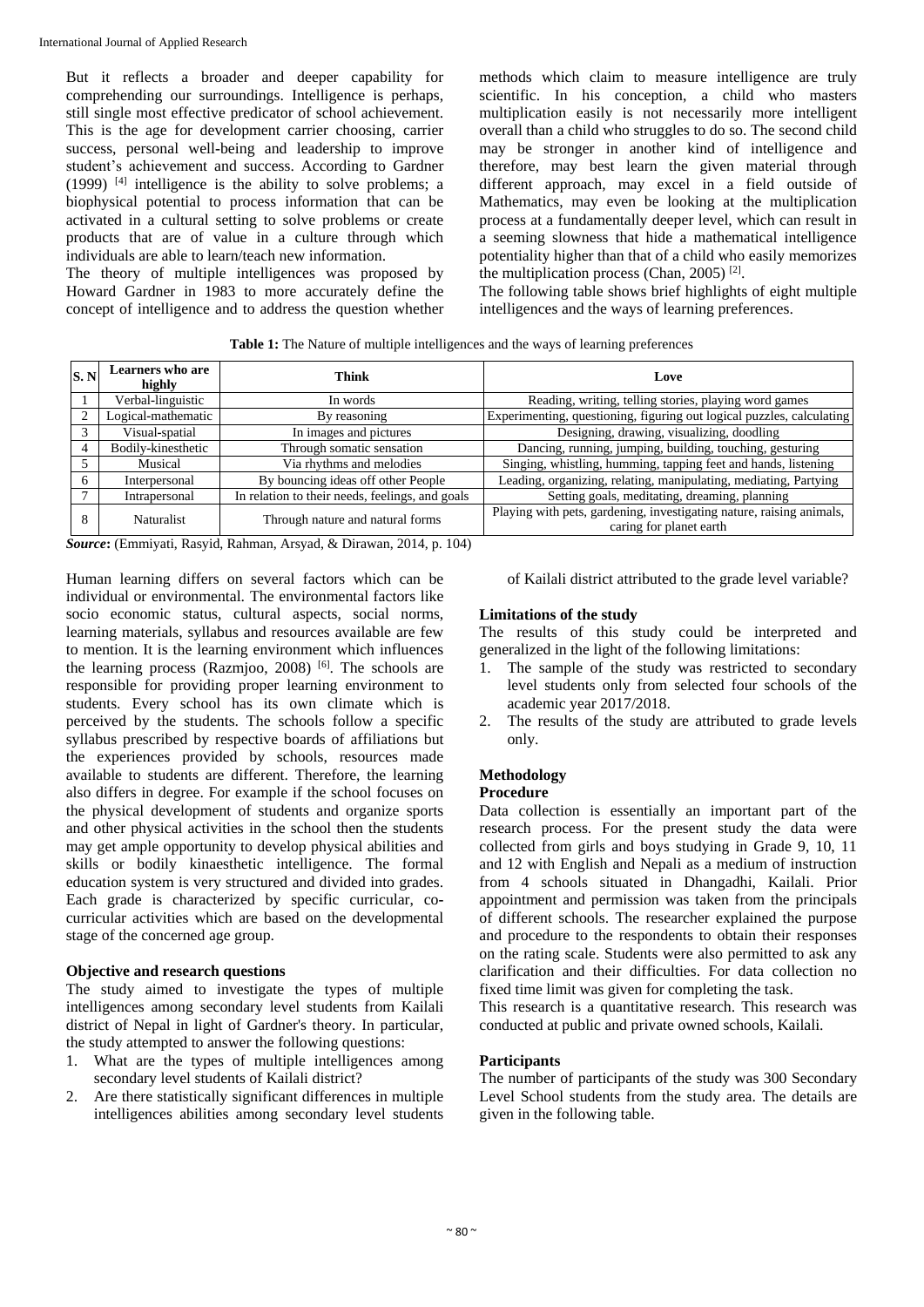|             |                 | Age            |                |                |          |                |              |
|-------------|-----------------|----------------|----------------|----------------|----------|----------------|--------------|
|             |                 | 14.00          | 15.00          | 16.00          | 17.00    | 18.00          | <b>Total</b> |
|             |                 | Count          | Count          | Count          | Count    | Count          | Count        |
| Gender      | Male            | 4              | 2              | 101            | 23       | 20             | 150          |
|             | Female          | 8              | 116            | $\overline{c}$ | 14       | 10             | 150          |
|             | 9.00            | 7              | 52             | 3              | $\Omega$ | 1              | 63           |
|             | 10.00           | 5              | 66             | 94             | 9        | $\Omega$       | 174          |
| Grade       | 11.00           | $\overline{0}$ | $\Omega$       | 6              | 23       | 6              | 35           |
|             | 12.00           | $\theta$       | $\theta$       | $\theta$       | 5        | 23             | 28           |
|             | Total           | 12             | 118            | 103            | 37       | 30             | 300          |
|             | Public          | 8              | 82             | 66             | 21       | 24             | 201          |
| School Type | Private         | 4              | 36             | 37             | 16       | 6              | 99           |
|             | Total           | 12             | 118            | 103            | 37       | 30             | 300          |
|             | Brahmin Chhetri | 3              | 3              | 88             | 21       | 15             | 130          |
|             | Janajati        | 5              | 54             | $\Omega$       | 12       | 5              | 76           |
| Ethnicity   | Tharu           | 3              | 57             | 8              | 3        | 8              | 79           |
|             | Dalit           | 1              | $\overline{4}$ | 7              | 1        | $\overline{c}$ | 15           |
|             | Total           | 12             | 118            | 103            | 37       | 30             | 300          |

| Table 2: Demographic information |  |
|----------------------------------|--|
|                                  |  |

*Source***:** Field Survey 2017

Out of 300 respondents, 150 were boys and 150 were girls. Similarly, from grade 9 there were 63 respondents, 174 from grade 10, 35 from grade 11 and 28 from grade 12. Respondents were from both public and private schools. Out of 300 respondents, 201 were from public and 99 from private schools. Further, Table 2 shows the data of respondents' ethnicity. Out of 300 respondents, Brahmin/Chhetri were 130, Janajati 76, Tharu 79 and Dalit 15. However, this research analyzed data with reference to

#### gender differences.

#### **Results and Discussion**

The first research question was to explore patterns of multiple intelligences among secondary level students. To answer this question, the mean and standard deviation were calculated and arrange all patterns of multiple intelligences in general and according to the grade level in the following tables:

**Table 3:** Averages, standard deviation and arrange for patterns of multiple intelligences for all students

| <b>Patterns</b>                   |     | Mean    | <b>Std. Deviation</b> | Rank            |
|-----------------------------------|-----|---------|-----------------------|-----------------|
| Naturalistic Intelligence         | 300 | 17.9733 | 8.02417               | 1 <sup>st</sup> |
| Interpersonal Intelligence        | 300 | 17.0967 | 3.08963               | 2 <sub>nd</sub> |
| Musical Intelligence              | 300 | 16.7700 | 3.98959               | 2rd             |
| Intrapersonal Intelligence        | 300 | 16.6200 | 2.80628               | 4 <sup>th</sup> |
| Logical-Mathematical Intelligence | 300 | 16.6000 | 3.47663               | 5 <sup>th</sup> |
| Bodily-Kinaesthetic Intelligence  | 300 | 16.5700 | 2.87971               | 6 <sup>th</sup> |
| Spatial-Visual Intelligence       | 300 | 16.4867 | 2.77528               | 7 <sup>th</sup> |
| Linguistic Intelligence           | 300 | 16.1233 | 3.22741               | 8 <sup>th</sup> |

*Source***:** Field survey 2017

Results in the Table 4 show that naturalistic intelligence has the highest mean score, i. e. 17.9733. It means that many of them love playing with pets, gardening, investigating nature, raising animals, caring for planet earth, etc. Interpersonal intelligence has the second highest mean score (17.0967). They love leading, organizing, relating, manipulating, mediating, partying, etc. Musical intelligence has the third rank with 16.77 mean score. They love singing, whistling, humming, tapping feet and hands, listening, etc. Intrapersonal intelligence has fourth rank with 16.62 mean score. Learners who are highly intrapersonal, they think in relation to their needs, feelings and goals, and they love setting goals, meditating, dreaming, planning, etc.

Similarly, logical**-**mathematical has fifth rank with 16.60 mean score. Learners who are highly logical mathematical, they think by reasoning, and they love experimenting, questioning, figuring out logical puzzles, calculating, etc.

Bodily**-**kinesthetic intelligence has sixth rank with 16.57 mean score. Learners who are highly bodily**-**kinesthetic think through somatic sensation, and they love dancing, running, jumping, building, touching, gesturing, etc. Spatialvisual intelligence has seventh rank with 16.4867 mean score. Learners who are highly spatial**-**visual they think in images and pictures, and they love designing, drawing, visualizing, doodling, etc. Linguistic intelligence has the least mean score. Learners who are highly logical**-**linguistic, they think in words, and love reading, writing, telling stories, playing word games, etc.

On the other hand, the second research question was whether there are statistically significant differences in multiple intelligences abilities among secondary level students of Kailali district attributed to the grade level variable. To test the significant level, ANOVA test was done. The following table shows the results.